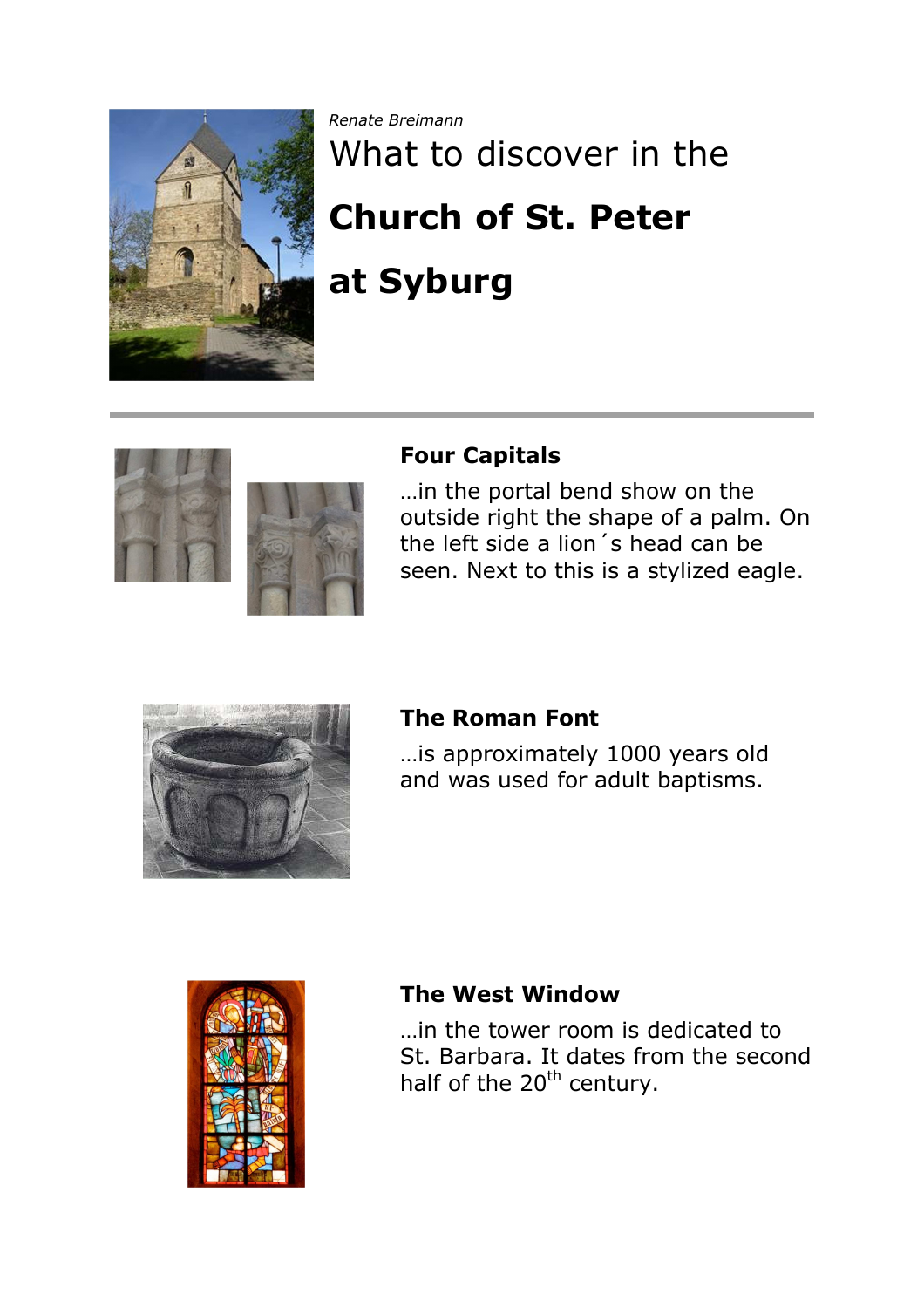# **The Choir / Apse**



#### **Two Statues in the Choir Room**

…represent the apostles Peter and Paul.

#### **The Altar**

…has been constructed from roughhewn Ruhr sandstone.

#### **Six Candlesticks**

…in Roman style surround the cross on the altar.

They are reproductions of candlesticks found in the National Museum of Art and Culture in Nuremberg.

# **The Choir Windows**

…were installed in 1956. They are the work of *Walther Benner* of Aachen and describe the life of St. Peter:



#### **The North Window**

…shows the rescue of St. Peter from the sea, the miracle of the fishes, and the key to the Kingdom of Heaven being handed to St. Peter.

#### **The Middle Window**

...shows the last Supper, the washing of the feet, the betrayal of Christ and Pentecost (Whitsuntide).

#### **The South Window**

..shows St. Peter being freed from prison, raising Tabitha from the dead, and baptizing the centurion Cornelius.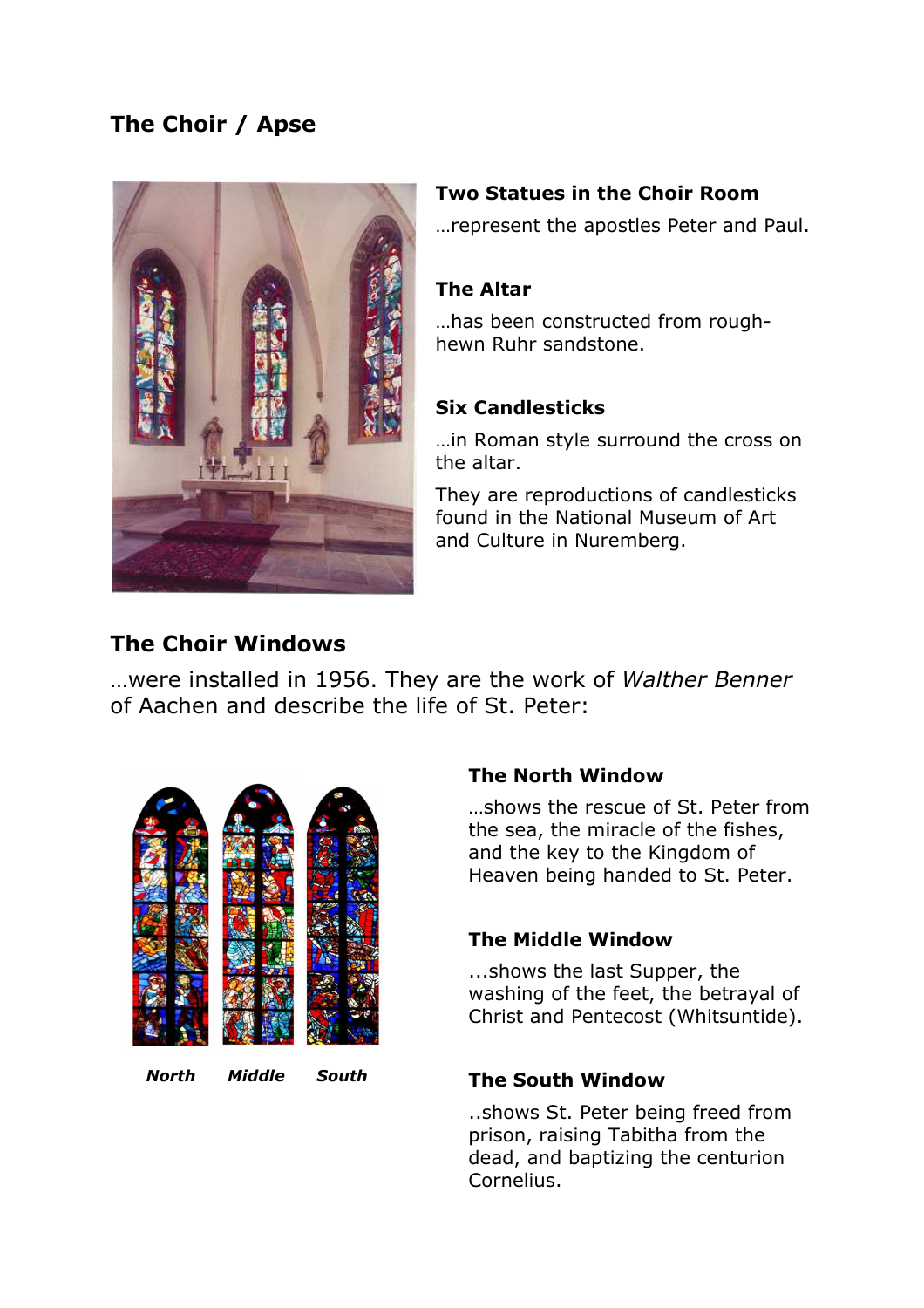

# **A Bronze Sculpture**

…shows "Pope Peter I. and His Wife". It is the work of *Bernhard Kleinhans*.



# **The Bronze Cross**

…on the altar is an artistic enamel work by *E. Weinert* of Cologne. It is decorated with biblical scenes.



# **The Choir Capstone**

…below the pulpit, dated 1688, could not be found after the bomb hit in March 1945. The capstone which replaced the earlier one was inscribed with both 1688 and 1954, the date of reconstruction.

Later, the earlier capstone was found, and it is now displayed below the pulpit.

# **The Pulpit**

…was brought to Syburg from the church at Alswede. The canopy over the pulpit dates from 1573. Its inscription is from Psalm 68, Verse 12.